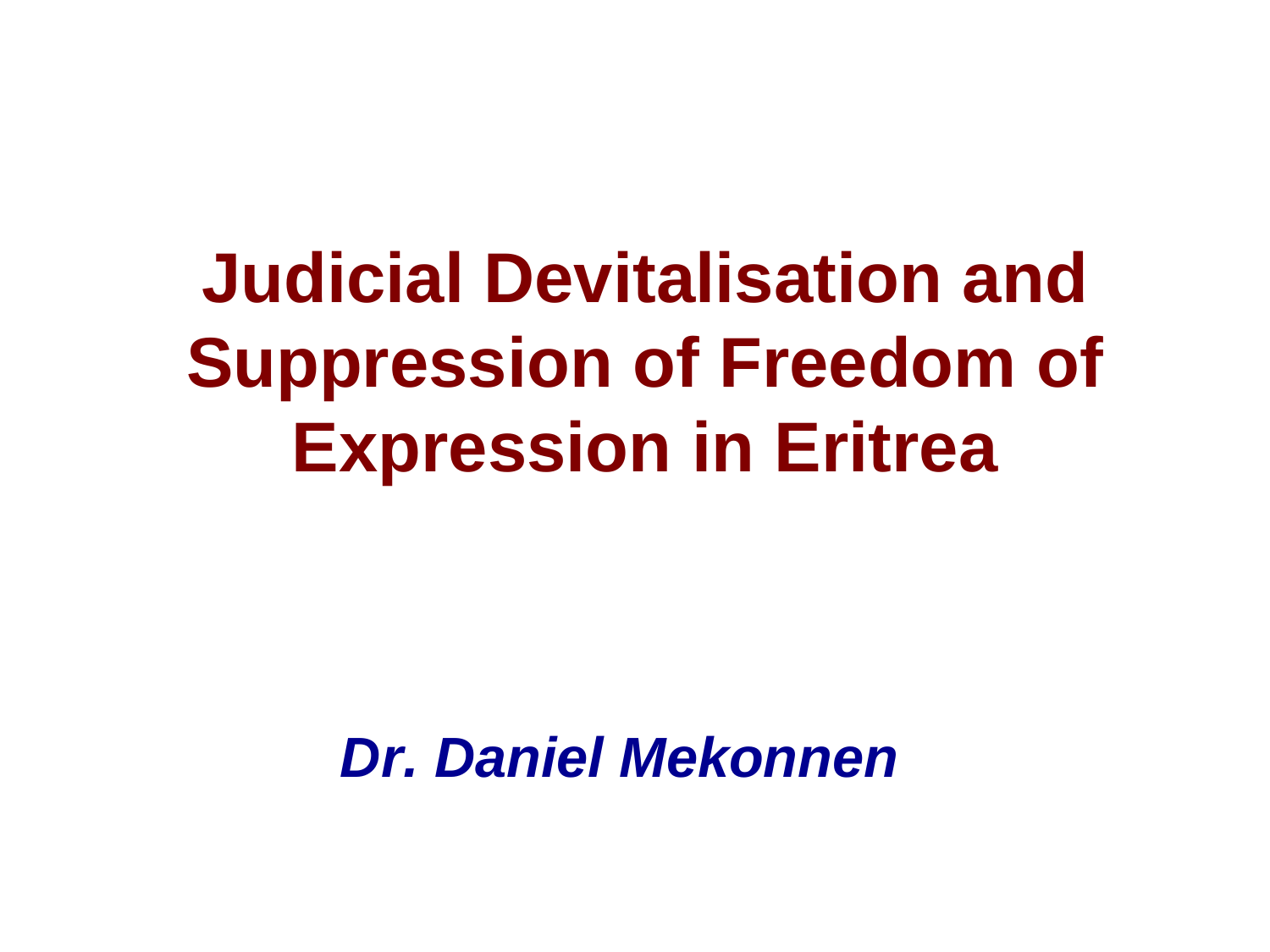# **Introduction**

- This presentation addresses two major areas of concern:
- 1) The problem of judicial devitalisation (as presented by the stakeholder report of the Eritrean Law Society), and
- 2) The problem of suppression of the right to freedom of expression (as presented by a joint stakeholder report of PEN International, PEN Eritrea and Committee to Project Journalists)
- There has never genuine national consultation about UPR recommendations in particular with independent CSOs, which are non-existent in the country
- The most important new development since the last review is: the establishment of the UN COI and the publication of its two major reports (saying that there are reasonable grounds for a conclusion of crimes against humanity)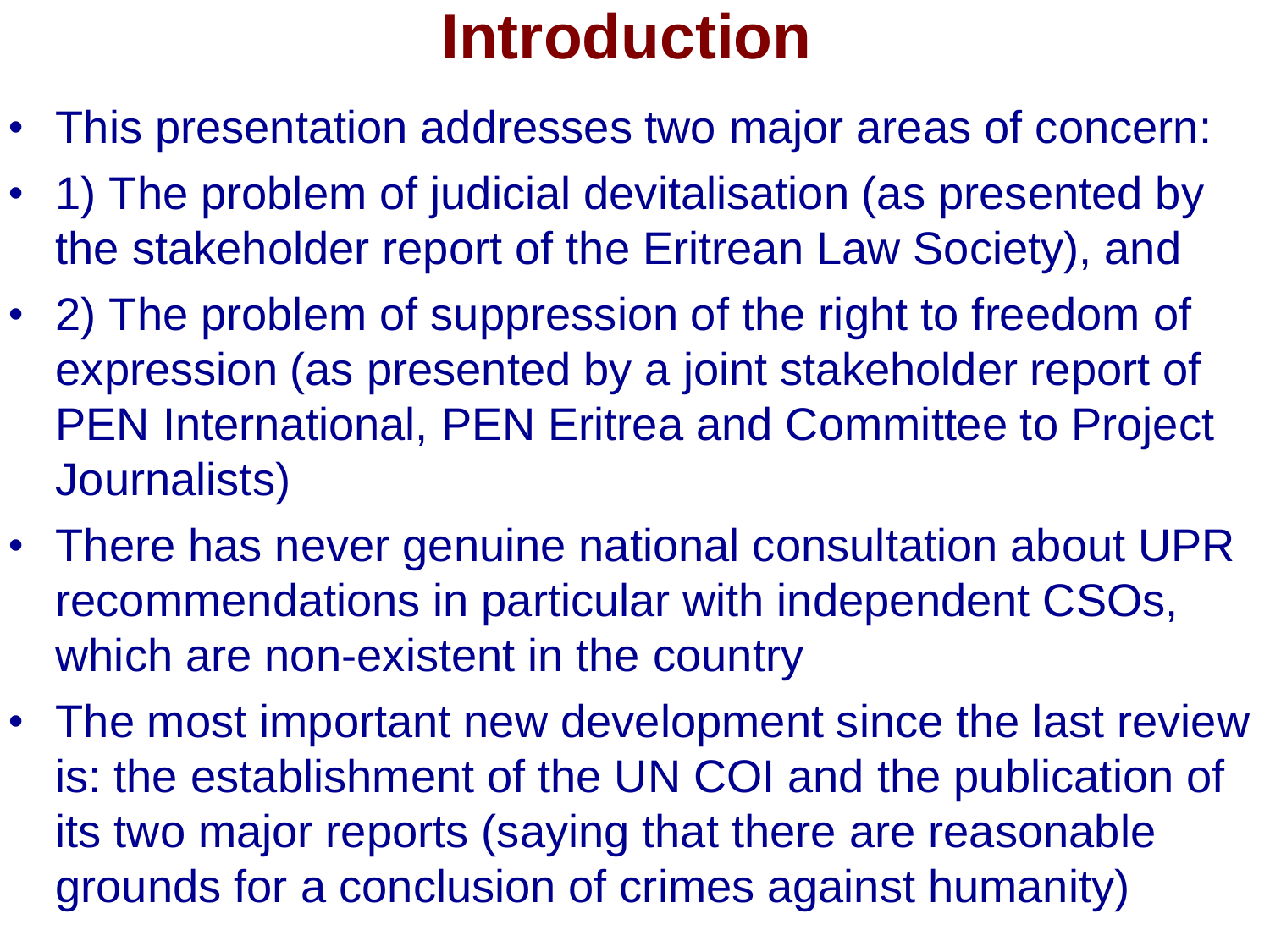## **PART I: Judicial Devitalisation**

- Eritrea suffers from a pervasive crisis of constitutionalism and lack of democratic accountability, characterised by a conspicuous absence of a working constitution and a functioning parliament
- Since independence, Eritrea never had an independent judiciary that can meaningfully defend and protect the enjoyment of fundamental rights and freedoms, as well as restrain capricious government authority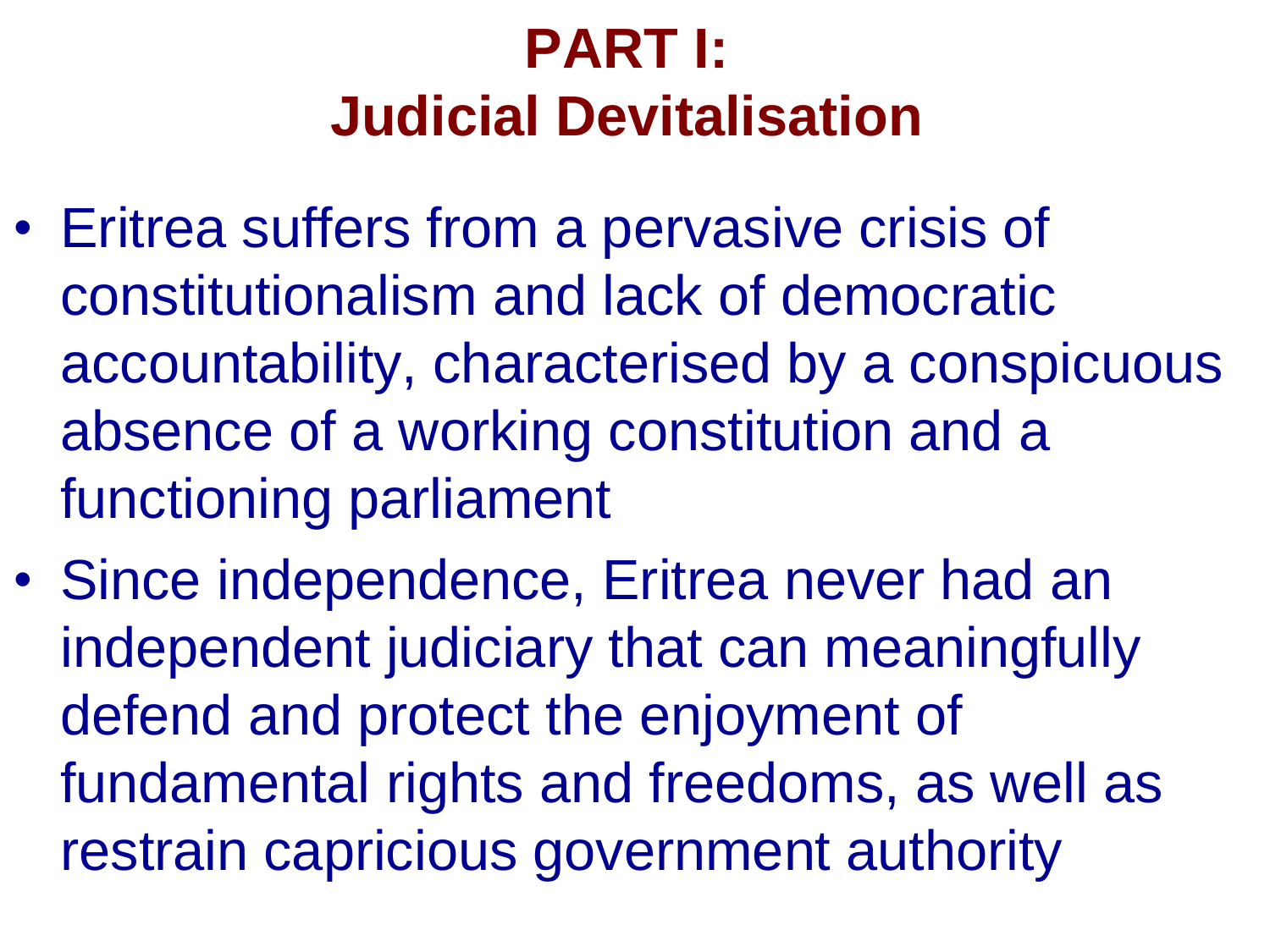### **Judicial Devitalisation (cont'd)**

- Eritrean ordinary courts are relegated to adjudicating on trivial civil and criminal matters that do not involve substantive human rights issues, such as the issue of *habeas corpus*
- Cases that are generally considered by the government as "politically sensitive" are never brought to the attention of ordinary courts – prompting the UN COI to conclude that "there is no genuine prospect of" holding to account perpetrators of grave human rights violations in the country (First COI Report, paras. 40, 47, 55 and 80)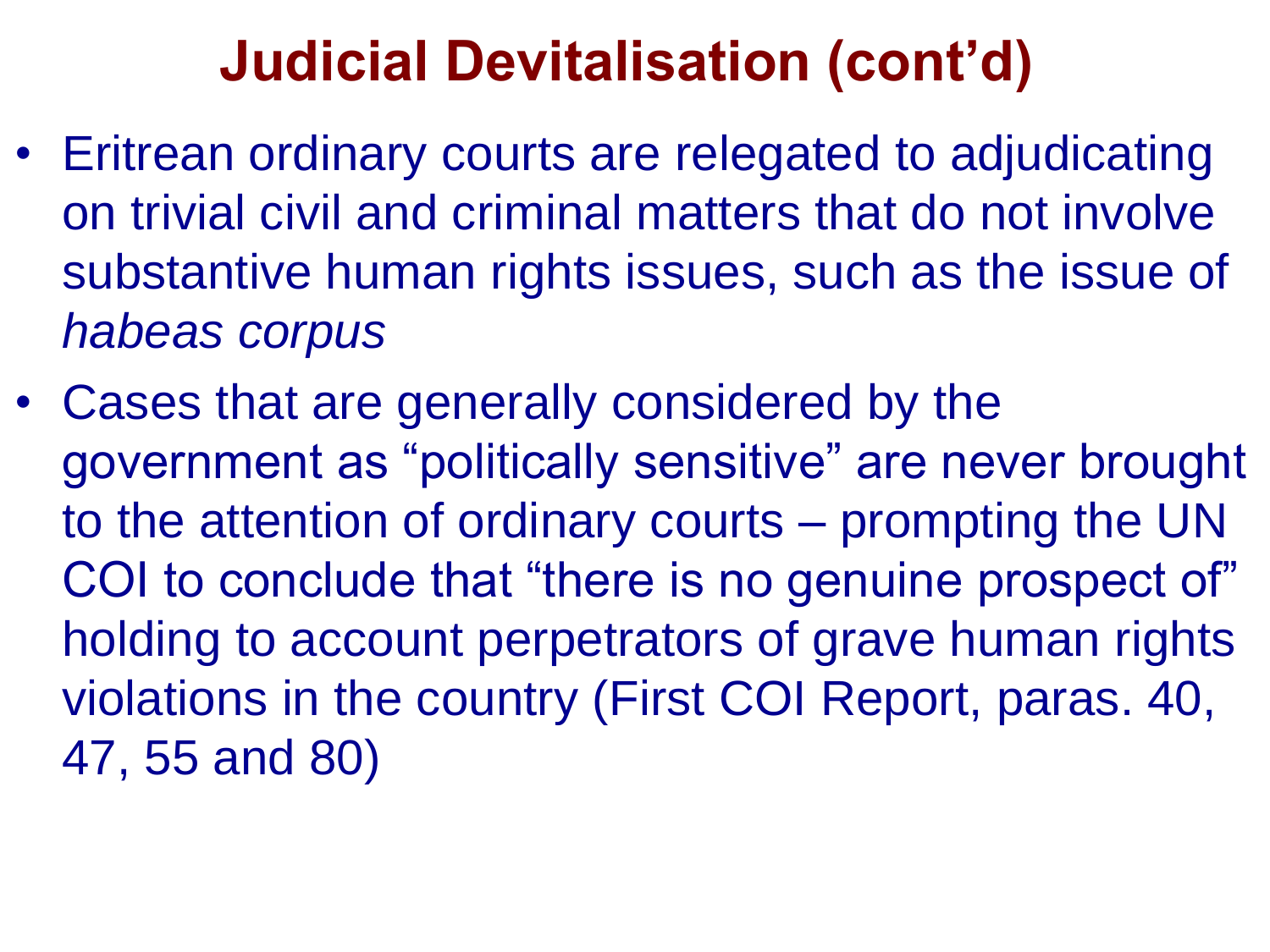### **Landmark Court Judgment from Canada**

"… there is evidence on the record … that corroborates the plaintiffs' expressed fears that they cannot return to Eritrea and obtain a fair trial against Nevsun in that forum. This evidence also corroborates<sup>[1]</sup>... that the plaintiffs would not receive a fair trial in Eritrea and that any judge hearing the case and who ruled in their favour would place his or her career and personal safety in jeopardy."

*Araya v. Nevsun Resources Ltd*. 2016 BCSC 1856, para. 284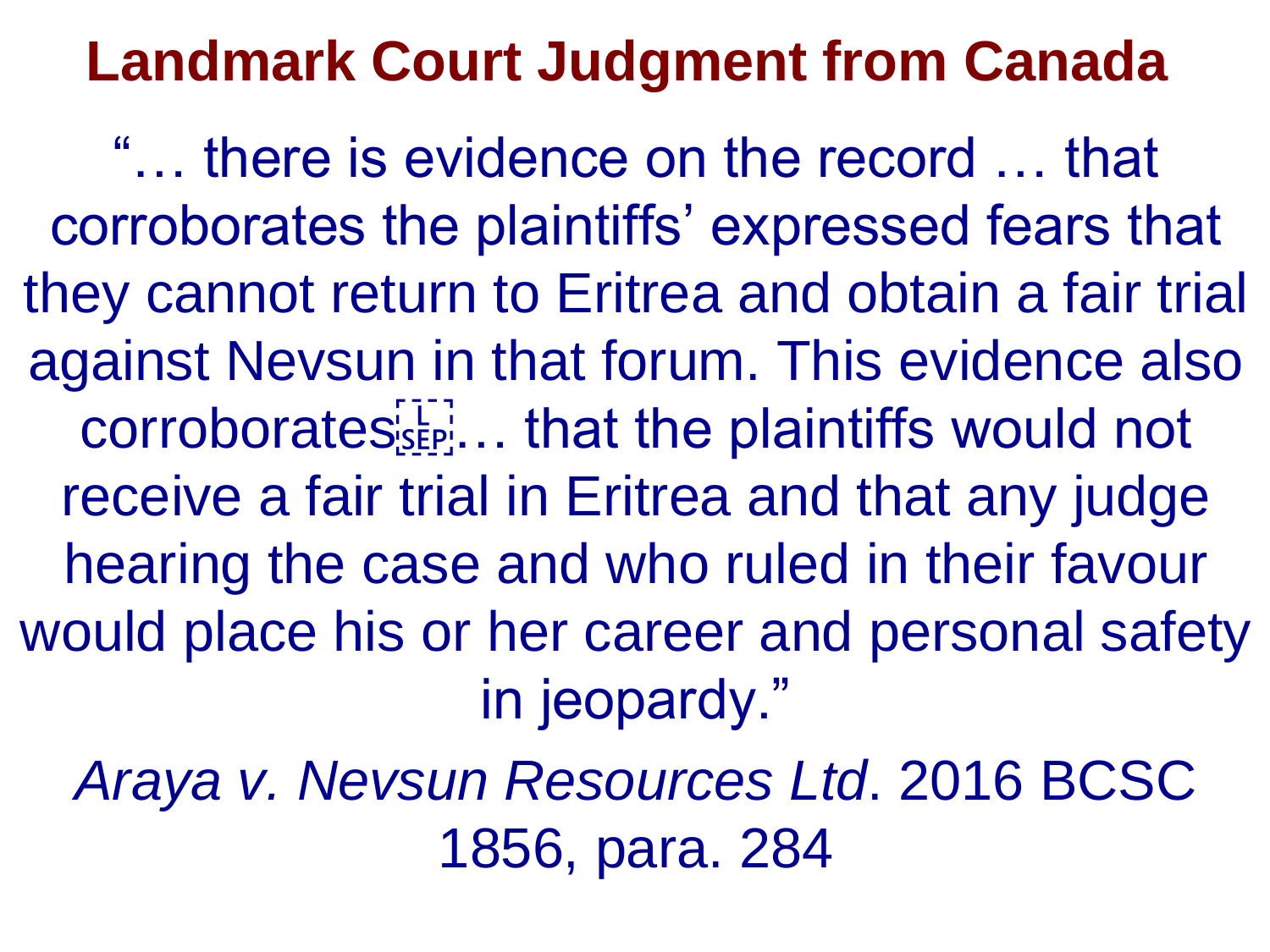#### **PART II**

#### **Suppression of Freedom of Expression**

- There is a continued and troubling practice of incommunicado detention of writers and journalists in Eritrea (may of whom remain in detention without trial for more than 17 years)
- Eritrea remains the largest prison of journalists in Africa and the most censored country in the world
- In word, Eritrea has accepted several recommendations from its previous UPR reviews
- In practice, it has implemented none, in particular those related to the continued practice of incommunicado detention & suppression of freedom of expression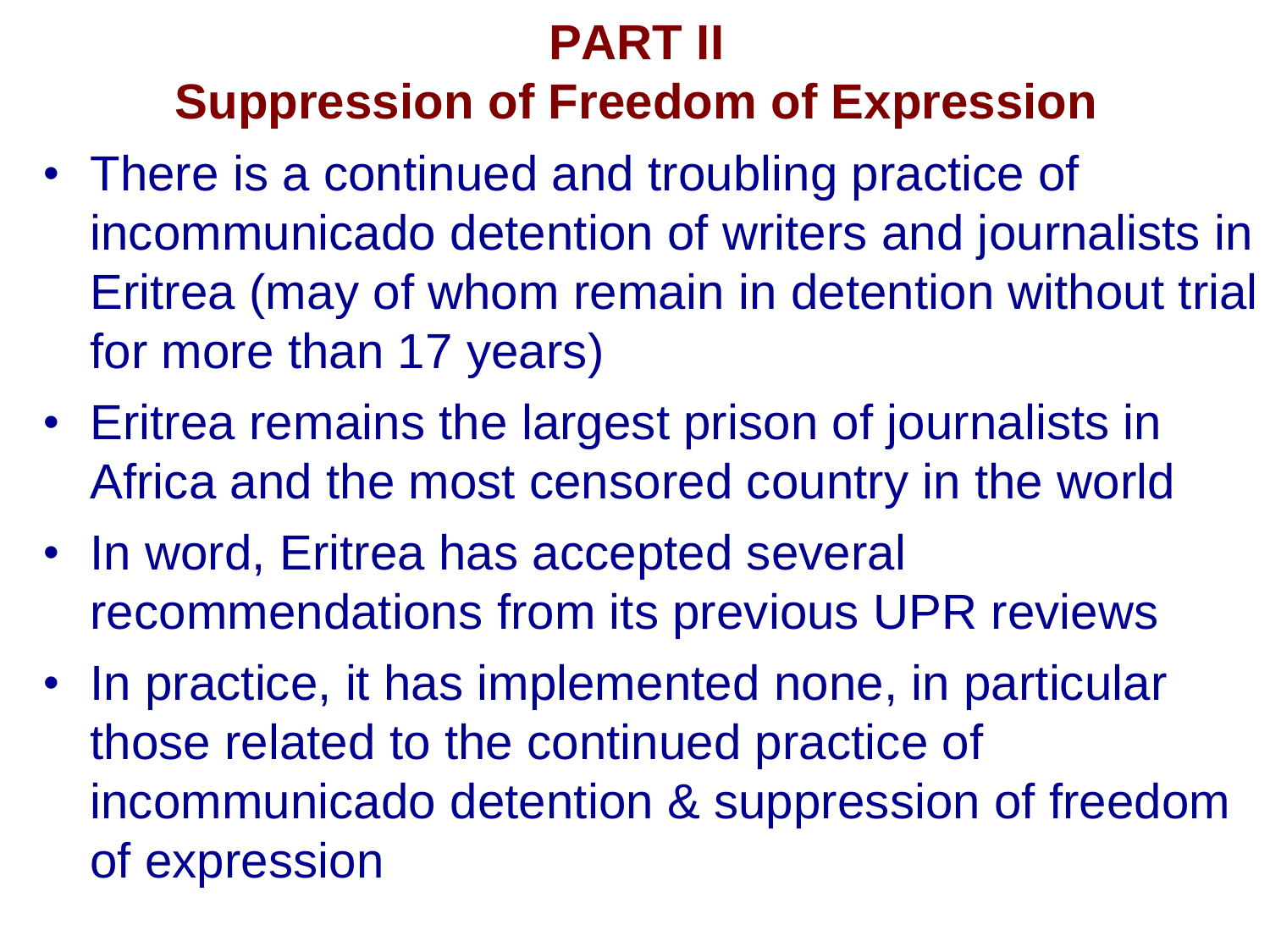### **Supression of Fredom of Expression**

- Torture and other cruel, inhuman or degrading treatment or punishment are rampant, giving rise to a strong conclusion by the UN COI that the government is committing violations in a widespread and systematic manner (crimes against humanity): Second COI Report, p. 1, paras. 59-95
- Eritrea is a party to several regional & international treaties that impose obligations to respect the fundamental right to freedom of expression (these obligations are flagrantly violated)
- The latest example in this regard is the fate of Mr. Berhane A. Kidane (the former Minister of Finance), who was subjected to incommunicado detention after he published a book (simply exercising his right to freedom of expression)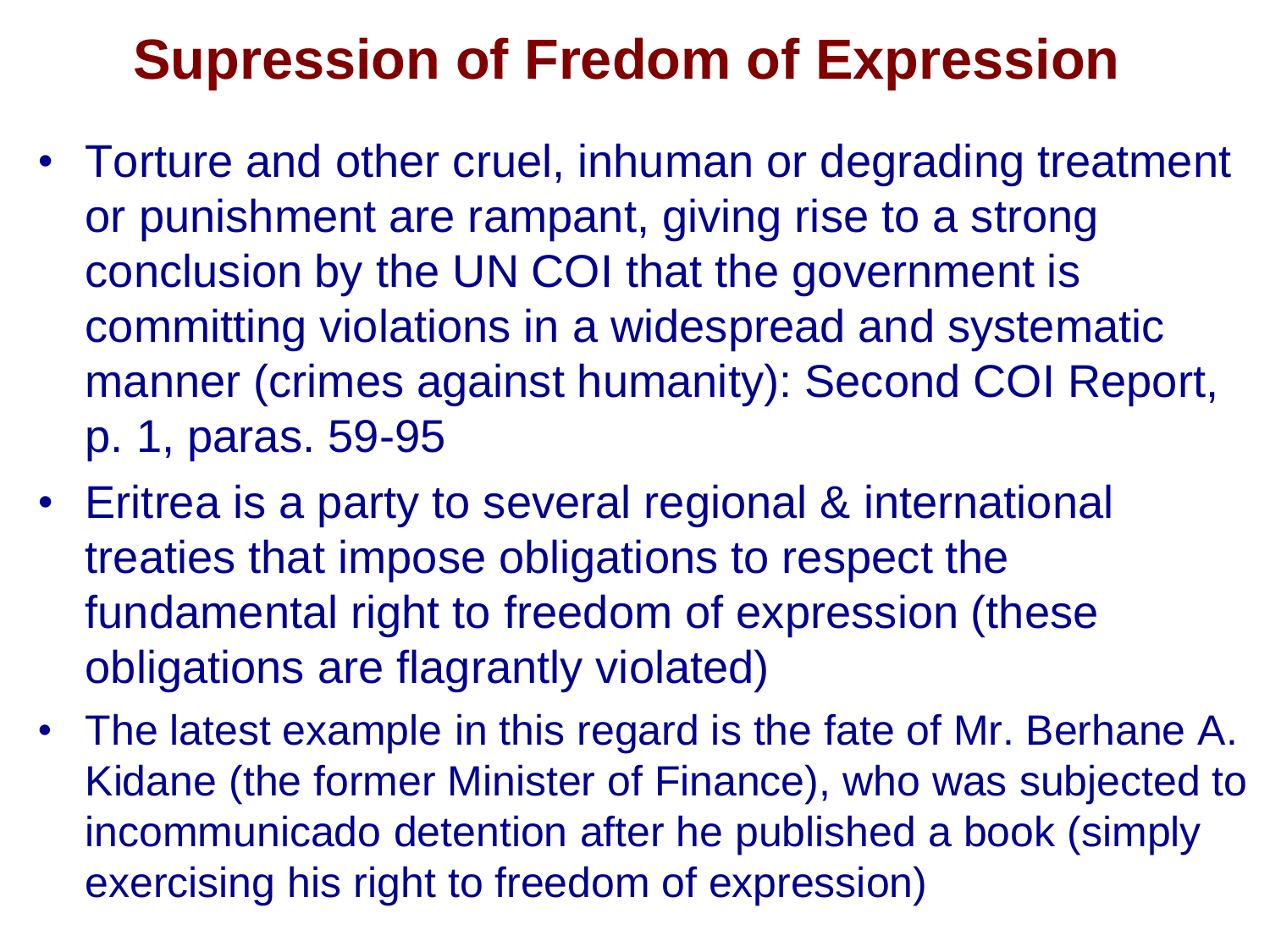#### **Decision from the ACHPR**

| <b>UNIÃO AFRICANA</b><br>الاتحاد الأفريقي<br>African Commission on Human & Peoples'<br>Peuples<br><b>Rights</b><br>No. 31 Bijilo Annex Lay-out, Kombo North District, Western Region, P. O. Box 673, Banjul, The Gambia Tel: (220) 441 05 05 /441<br>05 06, Fax: (220) 441 05 04 E-mail: au-banjul@africa-union.org; Web www.achpr.org<br>Ref: ACHPR/PROVM/ERI/704/18/1637/18<br>Date: 29 October 2018<br>H.F. Mr. Isaias Afwerki<br>President of the State of Eritrea<br>Office of the President, State House<br>Asmara<br>The State of Eritrea<br>Your Excellency,<br>SUBJECT: REQUEST FOR PROVISIONAL MEASURES UNDER RULE 98 OF THE<br>RULES OF PROCEDURE OF THE AFRICAN COMMISSIONON HUMAN AND<br><b>PEOPLES' RIGHTS</b><br>In my capacity as the Chairperson of the African Commission on Human and Peoples'<br>Rights (the Commission), I have the honour to present to Your Excellency's kind attention a<br>Complaint brought against the State of Eritrea (the Respondent State), in accordance with | <b>AFRICAN UNION</b> | <b>UNION AFRICAINE</b>                           |
|---------------------------------------------------------------------------------------------------------------------------------------------------------------------------------------------------------------------------------------------------------------------------------------------------------------------------------------------------------------------------------------------------------------------------------------------------------------------------------------------------------------------------------------------------------------------------------------------------------------------------------------------------------------------------------------------------------------------------------------------------------------------------------------------------------------------------------------------------------------------------------------------------------------------------------------------------------------------------------------------------------------|----------------------|--------------------------------------------------|
|                                                                                                                                                                                                                                                                                                                                                                                                                                                                                                                                                                                                                                                                                                                                                                                                                                                                                                                                                                                                               |                      | Commission Africaine des Droits de l'Homme & des |
|                                                                                                                                                                                                                                                                                                                                                                                                                                                                                                                                                                                                                                                                                                                                                                                                                                                                                                                                                                                                               |                      |                                                  |
|                                                                                                                                                                                                                                                                                                                                                                                                                                                                                                                                                                                                                                                                                                                                                                                                                                                                                                                                                                                                               |                      |                                                  |
|                                                                                                                                                                                                                                                                                                                                                                                                                                                                                                                                                                                                                                                                                                                                                                                                                                                                                                                                                                                                               |                      |                                                  |
|                                                                                                                                                                                                                                                                                                                                                                                                                                                                                                                                                                                                                                                                                                                                                                                                                                                                                                                                                                                                               |                      |                                                  |
| Article 55 of the African Charter on Human and Peoples' Rights (the African Charter).                                                                                                                                                                                                                                                                                                                                                                                                                                                                                                                                                                                                                                                                                                                                                                                                                                                                                                                         |                      |                                                  |

The Complaint was lodged by Solomon Weldekirstos and Eritrean Law Society (the Complainants) on behalf of Mr. Berhane Abrehe Kidane (the Victim). The Complaint has been seized by the Commission and registered as Communication 704/18 - Berhane Abrehe Kidane (represented by Solomon Weldekirstos and Eritrean Law Society) v. The State of Eritrea.

Your Excellency, the Complainants submit that the Victim is a 73-year-old citizen of the Respondent State and the former Minister of International Development and Finance of the same State.

They assert that on 17 September 2018 the Victim was approached by security agents of the Respondent State and was taken to an undisclosed location. They submit that he had been unlawfully detained and subjected to incommunicado detention. The Complainants submit that the Victim's whereabouts remain unknown, and he had not been brought before a court of law, nor has he been allowed to contact his family, a doctor, or lawyer of his choice. Furthermore, they assert that no official account has been given of his predicament.